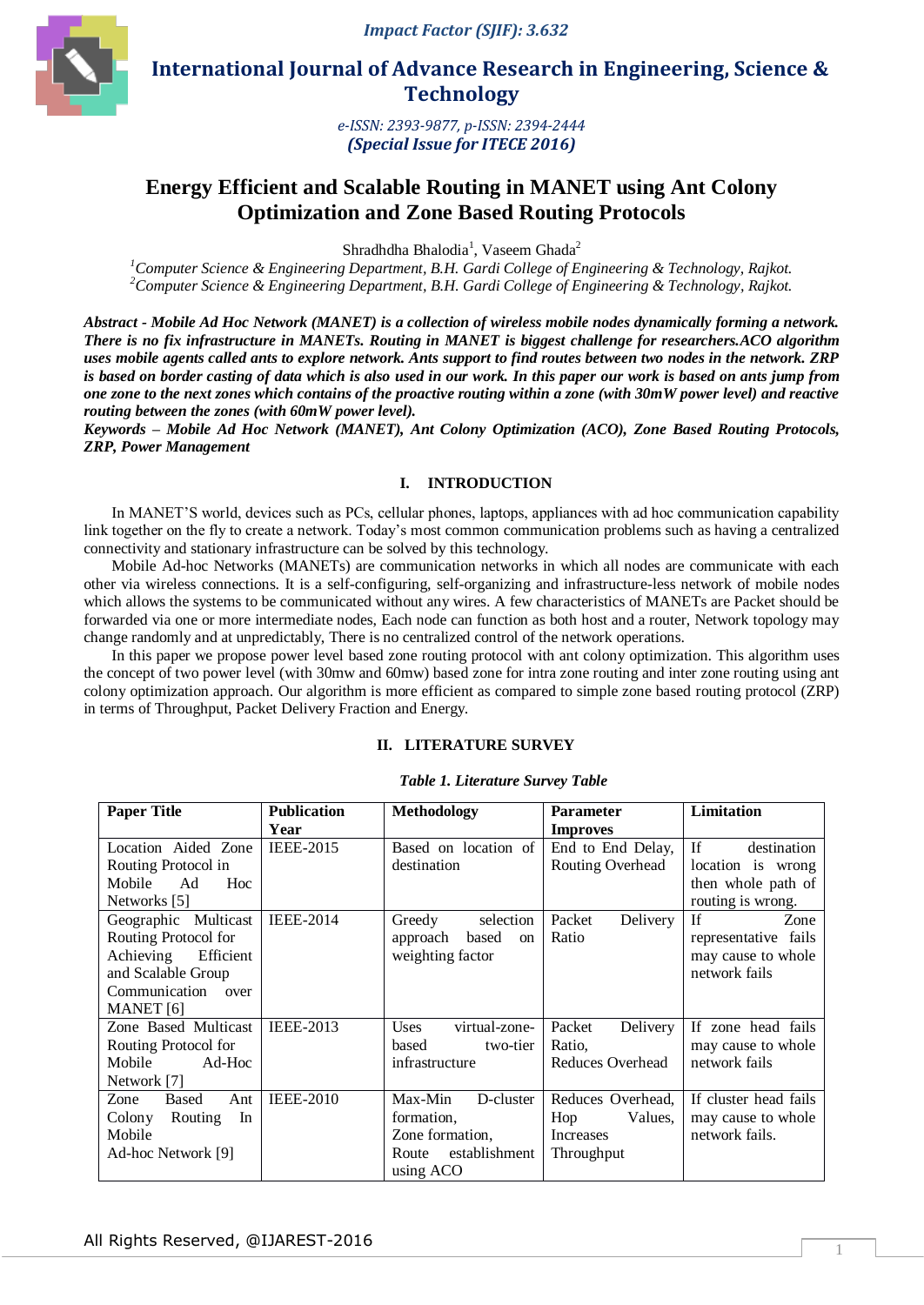|                                                                                                                                                    |                  | (Zone based routing)                                                                                                                                                                                                                                                                       |                                                         |                                                                                                       |
|----------------------------------------------------------------------------------------------------------------------------------------------------|------------------|--------------------------------------------------------------------------------------------------------------------------------------------------------------------------------------------------------------------------------------------------------------------------------------------|---------------------------------------------------------|-------------------------------------------------------------------------------------------------------|
|                                                                                                                                                    |                  | algorithm<br>using<br>cluster methods)                                                                                                                                                                                                                                                     |                                                         |                                                                                                       |
| Hybrid<br>Routing<br>A<br>Algorithm Based on<br>Ant Colony and<br>ZHLS<br>Routing<br>Protocol for MANET<br>[8]                                     | Springer-2010    | $ACO + ZHLS$<br>Proactive<br>routing<br>within<br>a<br>zone,<br>Reactive<br>routing between the<br>zones                                                                                                                                                                                   | End to End Delay,<br>Packet<br>Delivery<br>Ratio        | Its take more time<br>divide<br>the<br>to<br>network<br>in<br>to<br>zones.                            |
| HOPNET: A hybrid<br>colony<br>ant<br>optimization<br>routing<br>algorithm<br>for mobile<br>ad<br>hoc<br>network [10]                               | Elsevier-2009    | Extracted from ZRP +<br><b>DSR</b><br>Size of the zone is<br>determined by radius<br>length measured<br>$\mathbf{in}$<br>hops                                                                                                                                                              | End to End Delay,<br>Delivery<br>Packet<br>Ratio        | Its harder to find<br>the nodes which is<br>belongs to the same<br>radius of network                  |
| Position-based Routing<br>Protocol by Reducing<br>Overhead<br>Routing<br>with Adaptive Request<br>Zone for<br>Mobile<br>Ad<br>Hoc<br>Networks [11] | <b>ECTI-2011</b> | Zone may not be fixed<br>but it can be chosen<br>adaptively depending<br>on<br>variation<br>of<br>the<br>distance<br>between<br>node<br>and<br>source<br>destination<br>node<br>because those nodes<br>change<br>the<br>may<br>position<br>(Based)<br>on<br>location<br>of<br>destination) | Packet<br>Delivery<br>Ratio,<br>Routing<br>Overhead     | $\overline{\text{If}}$<br>destination<br>location is wrong<br>then whole path of<br>routing is wrong. |
| A Novel Grid Based<br>Ant Colony Routing in<br>Mobile<br>Ad Hoc Networks [12]                                                                      | <b>IEEE-2009</b> | <b>GRID</b><br>Using<br>Approach                                                                                                                                                                                                                                                           | Packet<br>Delivery<br>Ratio,<br><b>Reduces Overhead</b> | Not<br>proper work<br>for<br>heterogeneous<br>network                                                 |

## **III. ANT COLONY ROUTING ALGORITHM**

The principle of the ACO is that ants can release some special chemical substance which is named pheromone. Moving ants deposits a certain amount of pheromone in the environment thus making the path by a trail of substance. First ants can choose random way for nest to food. After that if we put the obstacle on the way of nest to food. Then ants can select the shortest path. The longer the route ants gained, the smaller amount of pheromone they deposited. Then, when ants for a second time arrive at the intersection later, each of them prefers in possibility to choose the path richer in pheromone rather than the poorer one. So, the pheromone trail on the better paths gets stronger and stronger, and ants that choose those paths get more and more, while that of other paths fades away by iteration gradually, and ants choose them get less and less. Finally the ants get shortest path from nest to food [3].

## **IV. ZONE ROUTING PROTOCOL (ZRP)**

The Zone Routing Protocol (ZRP) aims to address the problems by combining the best properties of proactive and reactive routing approaches. ZRP can be classed as a hybrid routing protocol. ZRP can be categorized as a flat protocol because the zones overlap. Hence, optimal routes can be detected and network congestion can be reduced [4]. A routing zone is defined based on radius in terms of hop counts. Here we take radius 2 (hop count 2). We can take any radius r for defining zones.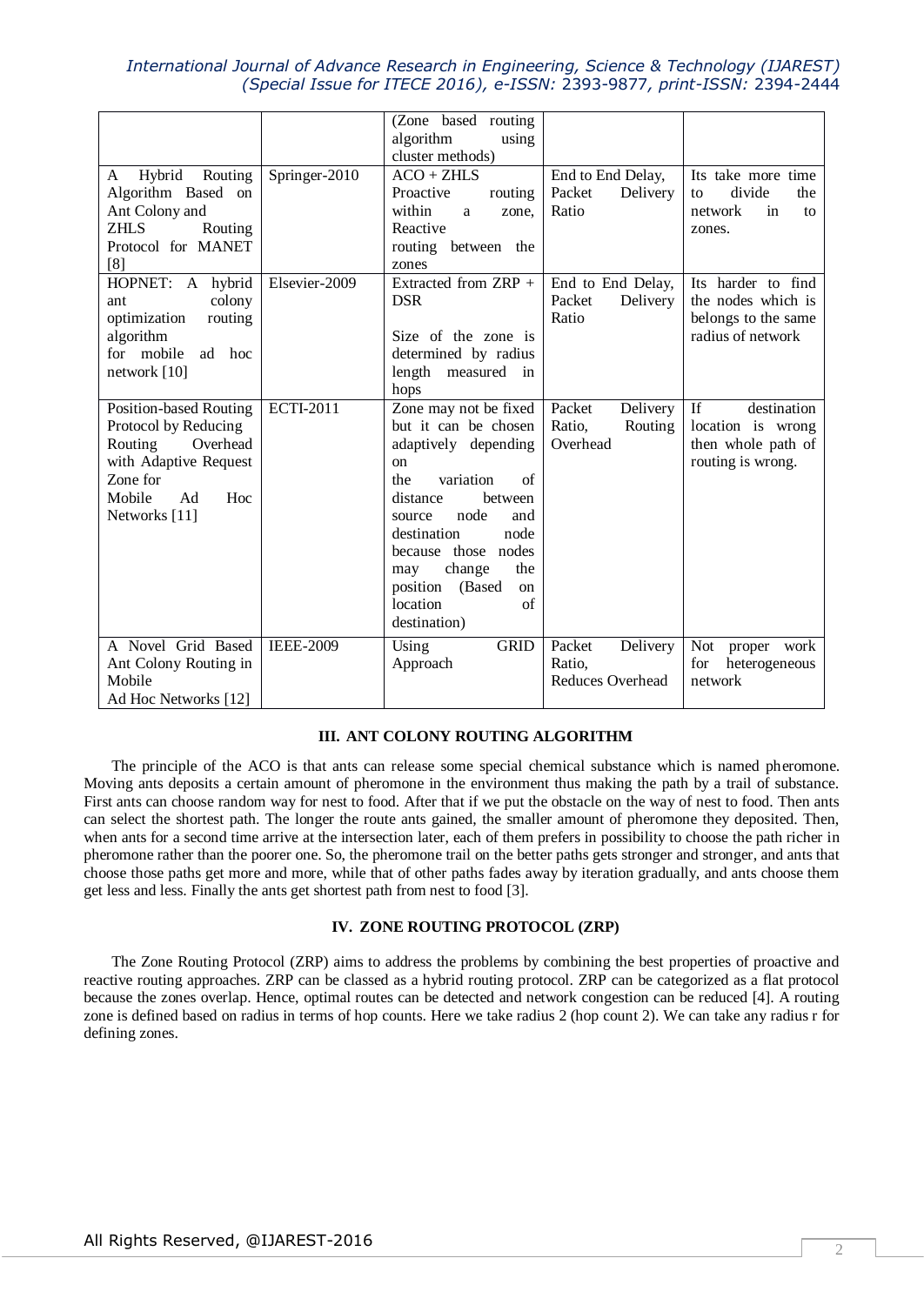

#### *Figure 1. Example routing zone with r = 2 [4]*

An example routing zone is shown in Figure, where the routing zone of S includes the nodes A–I, but not K. In the diagrams, the radius is marked as a circle around the node. It should however be noted that the zone is defined in hops, not as a physical distance.

The nodes of a zone are divided into peripheral nodes and interior nodes. Peripheral nodes are nodes whose minimum distance to the central node is exactly equal to the zone radius r. The nodes whose minimum distance is less than r are interior nodes. In Figure, the nodes A–F are interior nodes, the nodes G–J are peripheral nodes and the node K is outside the routing zone.

ZRP refers to the locally proactive routing component as the IntrA-zone Routing Protocol (IARP). The globally reactive routing component is named IntEr-zone Routing Protocol (IERP). IERP and IARP are not specific routing protocols [4].

## **V. LIMITATIONS OF ZRP**

Two Major limitations of Zone Routing Protocol (ZRP) which is mention as below :

## **Power Consumption**

In ZRP, the packets are sent with full power without considering the node's position inside the zone or outside the zone. According to Inverse Square Law, the power received by the receiving node is inversely proportional to square of the distance between the nodes (i.e).

#### $γ=Pt / 4πr2$ .....[13]

The node could waste power if the distance between the sender and the receiver node is less [4].

#### **Bandwidth Deployment**

As the distance between the sender and border nodes increases, the zone area will also increase, which means the radio coverage of the sender node will not be able to reach the border nodes in the zone. For that reason, the sender node will increase the number of broadcasts to find the border nodes in the zone, which will obviously increase the bandwidth utilization [4].

#### **VI. PROPOSED ALGORITHM**

Step 1: In network when nodes switches on its creates zone.

Step 2: Set two different power level for each node (30mW for intra zone routing & 60mW for inter zone routing).

Step 3: If the destination is in the same zone then routing using the 30mW power with ant colony optimization. Destination is out of zone then routing using the 60mW power with ant colony optimization.

Step 4: Reached Packet at destination.

#### **Example for Proposed Algorithm**

Note that, for routing in intra zone and inter zone we use ant colony optimization. From the below figure it can be seen that every node generates their own routing zones and in the beginning when the node switches ON, it creates the zone with 30mW and 60mW, since that is the threshold power level set initially by the protocol. But if a node is unable to find a border node since the node's threshold power level is high (30  $& 60$ mW), then the corresponding node will start dropping its threshold power level until it's able to find the border node. If we consider the above figure, if node 1 wants to talk with node 3 then node 1 should pass through one of its border nodes to reach the neighboring zone, they are nodes 2, 4 or 5. To calculate the power consumption, consider node 1 wants to forward a packet to destination node 8.The source node sends a border cast with 60mW to all its border nodes (i.e) nodes 2, 4 and 5. Then the corresponding nodes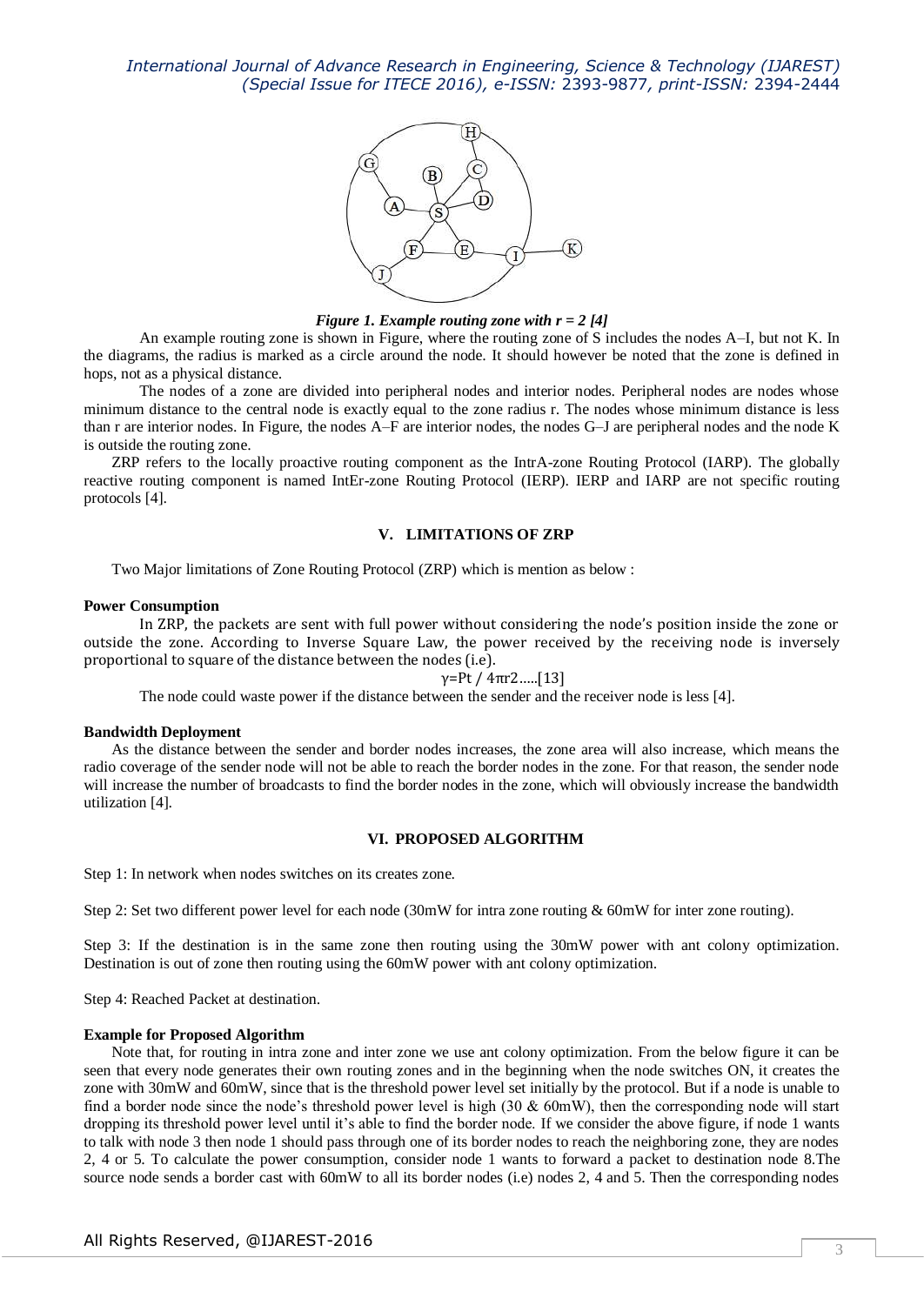check their own routing table and in that node 2 can reach node 8 since it is the border node of node 2's zone. After seeing that, node 2 sends a unicast packet to destination node 8 with 60mW. Therefore, the source node found the destination node by shedding only 60mW in the modified ZRP protocol. But in the actual ZRP protocol the node would have spent 100mW to reach the destination since all the nodes form zone with respect to hop count and it always forwards the packet with full power level (100 mW). So as the number of broadcasts increase, the power usage will also increase according to the formula





*Figure 2. Proposed Algorithm Example*

#### **VII.SIMULATION RESULT ANALYSIS**

In order to validate our analysis result, we have implemented a series of experiments trough simulation. We have used NS2 network simulator version 2.33. Table show the environment used in our experiments. Here we have used random waypoint mobility model. An extensive simulation model having scenario of n (user defined) mobile nodes and n cbr/tcp connections is used to study inter-layer interactions and their performance implications.

| <b>Table 2. Simulation Environment</b> |                             |  |  |  |
|----------------------------------------|-----------------------------|--|--|--|
| Channel                                | Wireless Channel            |  |  |  |
| Simulation Run time                    | 200 seconds                 |  |  |  |
| Area in which nodes move               | 500*500                     |  |  |  |
| Packet size                            | 1024 bytes                  |  |  |  |
| Routing protocol                       | ZRP, ZRP with (30mW & 60mW) |  |  |  |
| No. of Nodes                           | 7, 14, 21, 28               |  |  |  |
| Propagation Model                      | Two Ray Ground              |  |  |  |
| N/W interface type                     | Wireless Physical           |  |  |  |
| MAC type                               | Mac/802.11                  |  |  |  |
| Antenna type                           | Omni Antenna                |  |  |  |

#### **Throughput Comparison for ZRP and Proposed ZRP (30mW & 60mW)**

From this graph we can conclude that throughput of ZRP is less as compare to the intra-zone routing of modified ZRP. In ZRP for inter-zone and intra-zone all the resources are waste same in terms of energy and power of network. But when we use the modified ZRP then we can save bandwidth utilization of network using two different routing with two different power level. Graph clearly mention that the throughput for the intra-zone in modified ZRP is better than the ZRP.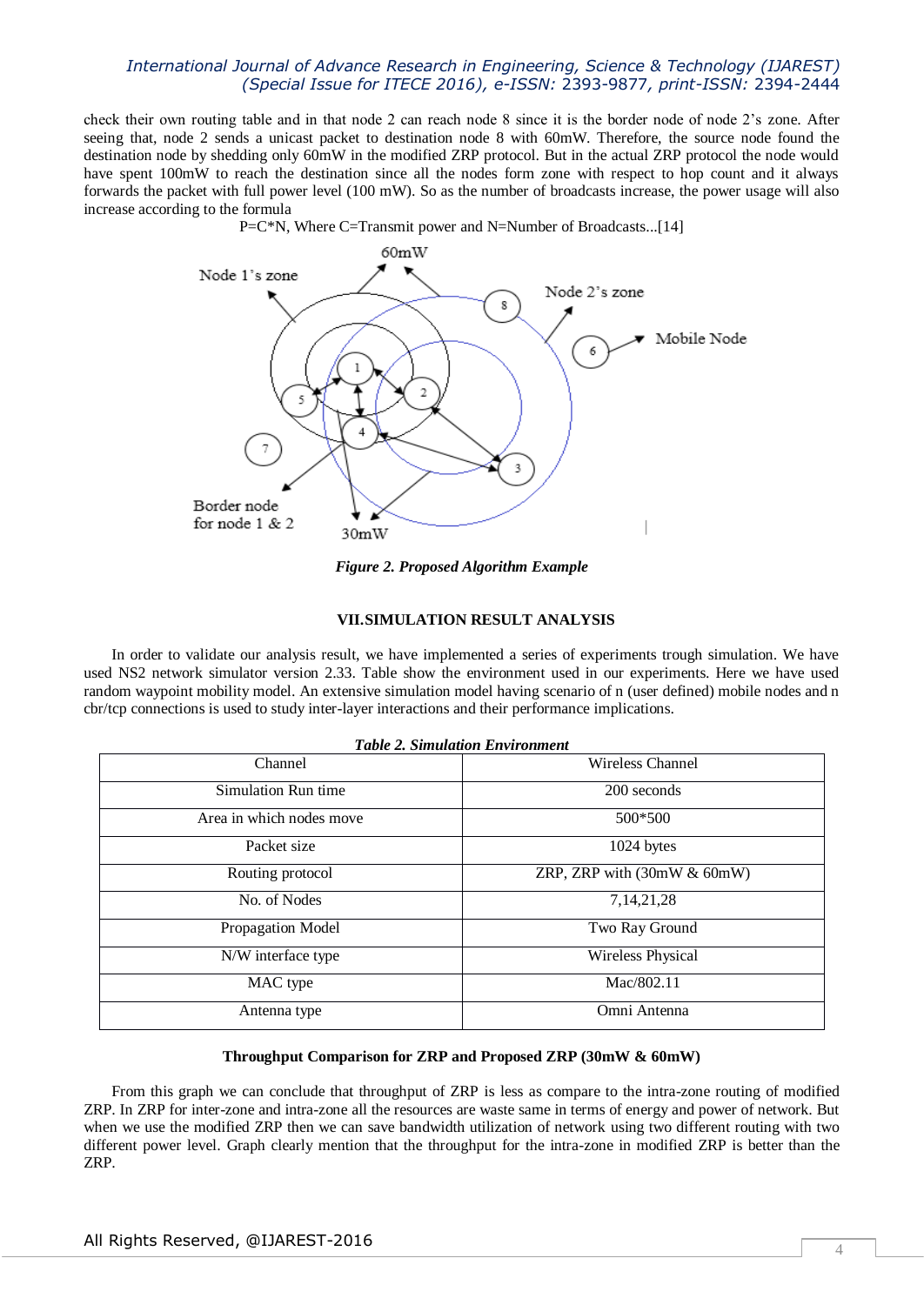

**Figure 4. Throughput Comparison for ZRP and Proposed ZRP**

## **PDF (Packet Delivery Fraction) Comparison for ZRP and Proposed ZRP (30mW & 60mW)**

From this graph we can conclude that PDF (Packet Delivery Fraction) of ZRP is less as compare to the intra-zone routing of modified ZRP. In ZRP for inter-zone and intra-zone all the resources are waste same in terms of energy and power of network. But when we use the modified ZRP then we can save bandwidth utilization of network using two different routing with two different power level. Graph clearly mention that the pdf for modified ZRP is better than the ZRP.



**Figure 5. Packet Delivery Fraction (PDF) Comparison for ZRP and Proposed ZRP**

## **E2EDelay Comparison for ZRP and Proposed ZRP (30mW & 60mW)**

From this graph we can conclude that E2EDelay of ZRP is more as compare to the intra-zone routing of modified ZRP. In ZRP for inter-zone and intra-zone all the resources are waste same in terms of energy and power of network. But when we use the modified ZRP then we can save bandwidth utilization of network using two different routing with two different power level. Graph clearly mention that the E2EDelay for modified ZRP is less than the ZRP.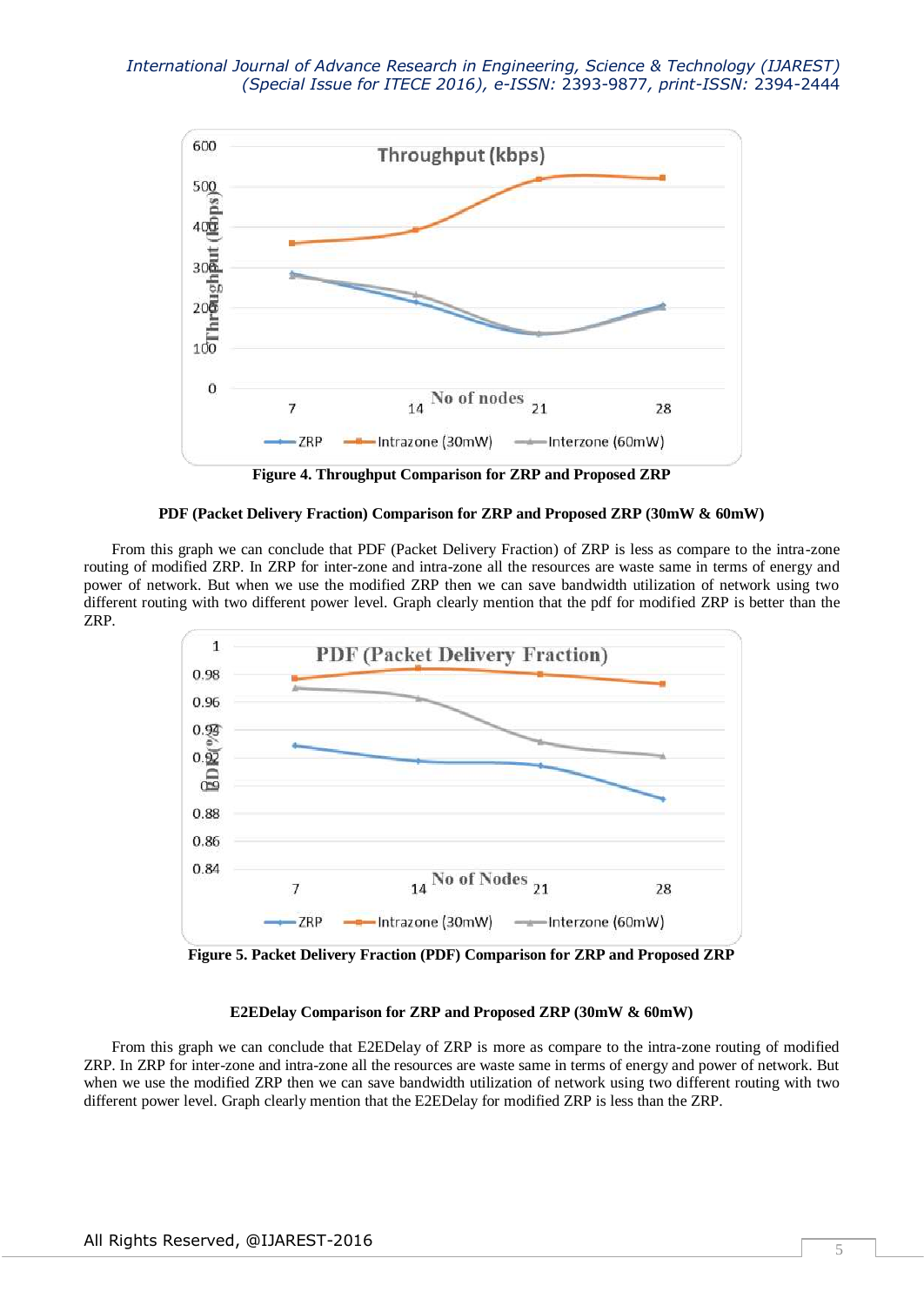

**Figure 5. E2EDelay Comparison for ZRP and Proposed ZRP**

## **VIII. CONCLUSION**

We proposed an energy efficient and scalable routing algorithm for MANETs. In our work, the network is divided into two zones. The algorithm supports reactive routing between zones and proactive routing within a zone. There are two power values used for intra (30mw) and inter (60mw) based on the radius. Each node consumes power to transfer the data. In intra-zone direct communication is possible between source and destination, so we fix low power. For inter-zone, there are several intermediate nodes are present, so it consumes more power compare to intra-zone routing. To obtain shortest path in inter-zone, the ACO algorithm is used. In this way by the simulation results we can say our proposed algorithm is perform better in terms of throughput, pdf and e2edelay.

## **REFERENCES**

- [1] J. Hoebeke, I. Moerman, B. Dhoedt and P. Demeester, "An Overview of Mobile Ad Hoc Networks: Applications and Challenges", Department of Information Technology (INTEC), Ghent University
- [2] V. Saroha and A. Malik, "Secure Checkpointing Approach on Ant Colony Optimization in MANET", International Journal for Research in Applied Science and Engineering Technology (IJRASET), Vol 2, Issue 7, July 2014.
- [3] D. Shalini and K. Jansirani, "Trust based Routing in Mobile Ad Hoc Networks using Ant Colony Optimization", Special Issue of Engineering and Scientific International Journal (ESIJ), May 2015.
- [4] N. Beijar, "Zone Routing Protocol (ZRP)".
- [5] P. Thu, N. Tien and D. Kim, "Location Aided Zone Routing Protocol in Mobile Ad Hoc Networks", 978-1-4673- 7929-8/15/\$31.00 c 2015 IEEE.
- [6] R. Shankar and Dr. E. Ilavarasan, "Geographic Multicast Routing Protocol for Achieving Efficient and Scalable Group Communication over MANET", IEEE International Conference on Computer Communication and Systems(ICCCS '14), Feb 20-21, 2014.
- [7] Mrs. K. Kavitha , Dr. K. Selvakumar, Mrs. T. Nithya and Ms. S. Sathyabama, "Zone Based Multicast Routing Protocol for Mobile Ad-Hoc Network", 978-1-4673-5301-4/13/\$31.00 ©2013 IEEE.
- [8] M. Rafsanjani, S. Asadinia, and F. Pakzad , "A Hybrid Routing Algorithm Based on Ant Colony and ZHLS Routing Protocol for MANET", © Springer-Verlag Berlin Heidelberg 2010.
- [9] M. Bandyopadhyay and P. Bhaumik, "Zone Based Ant Colony Routing in Mobile Ad-hoc Network", Copyright Clearance Center (CCC). 978-1-4244-5489-1/10/ \$26.00 © 2010 IEEE.
- [10] J. Wang, E. Osagie, P. Thulasiraman and R. Thulasiram, "HOPNET: A hybrid ant colony optimization routing algorithm for mobile ad hoc network", Elsevier 2008.
- [11] S. Thipchaksurat and P. Kirdpipat, "Position-based Routing Protocol by Reducing Routing Overhead with Adaptive Request Zone for Mobile Ad Hoc Networks", The 8th Electrical Engineering! Electronics, Computer, Telecommunications and Information Technology (ECTI) Association of Thailand - Conference 2011.
- [12] Jiasen Lu, YeLei Lu and Liya Huang, "A Novel Grid Based Ant Colony Routing in Mobile Ad Hoc Networks".
- [13] http://www.cs.hut.fi/~mart/mail/manet/1999/0106.html